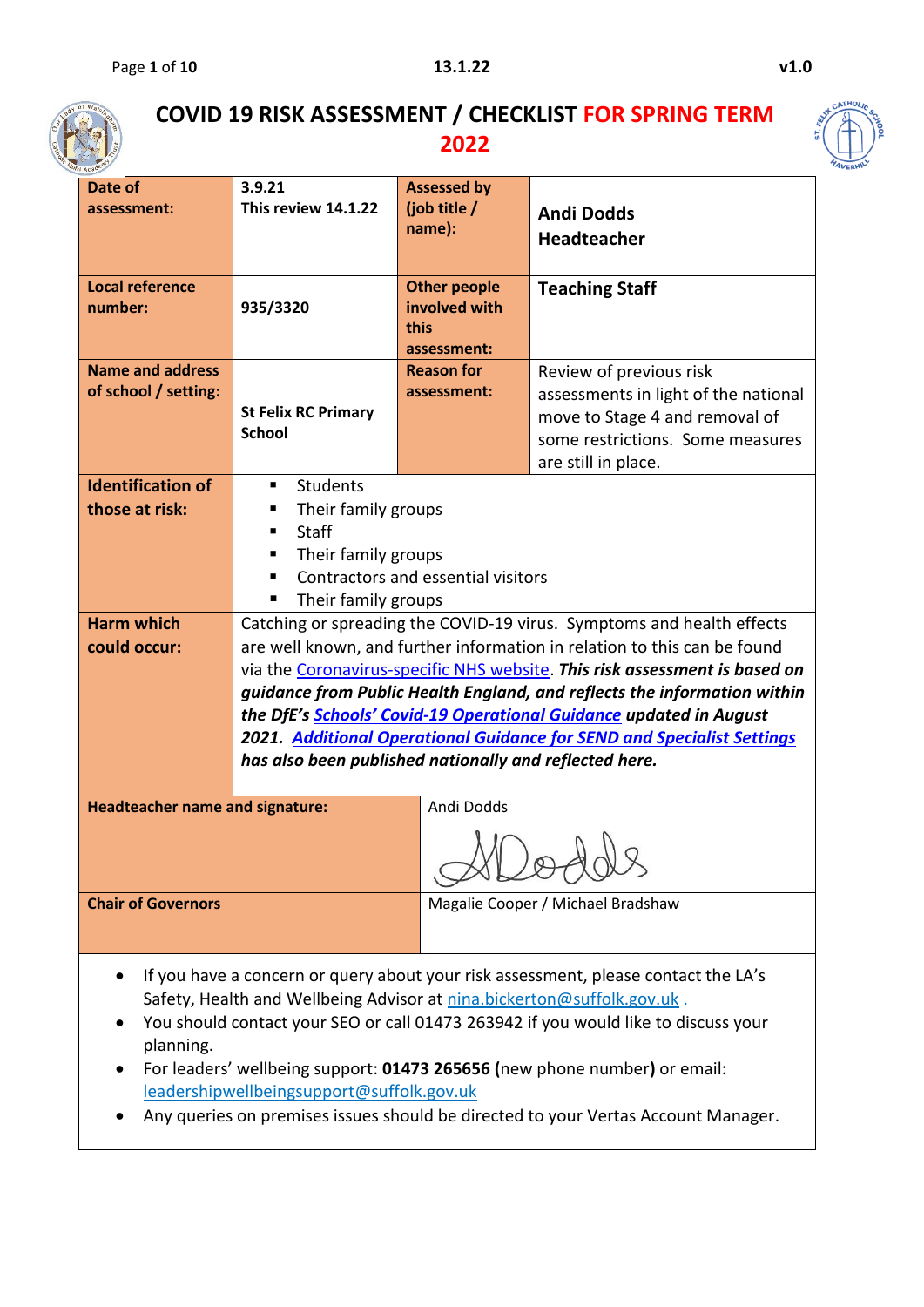$\overline{a}$ 

| What are the<br>hazards or<br>where are the<br>dangers?                                   | <b>Control Measure/Standards checklist</b><br>These are things which are needed to<br>control the spread of the virus as far as<br>reasonably practicable.<br>This is Public Health and DfE advice.                                                                                                                                                                                                                                                                                                                                                                                                                                                                                                                                                                                                                                                  | <b>Yes</b><br>they<br>are in<br>place                       | No they<br>are not<br>in place<br>/NA | Our school needs to add these<br>following control measures to<br>reduce the risk as far as possible,<br><b>OR</b><br>this is why we cannot meet this<br>standard:                                                     | <b>Action by</b><br>when and<br>by who?                                                      | <b>Additional</b><br><b>Action</b><br><b>Completed</b><br>(initials and<br>date)                                                                                                                            |
|-------------------------------------------------------------------------------------------|------------------------------------------------------------------------------------------------------------------------------------------------------------------------------------------------------------------------------------------------------------------------------------------------------------------------------------------------------------------------------------------------------------------------------------------------------------------------------------------------------------------------------------------------------------------------------------------------------------------------------------------------------------------------------------------------------------------------------------------------------------------------------------------------------------------------------------------------------|-------------------------------------------------------------|---------------------------------------|------------------------------------------------------------------------------------------------------------------------------------------------------------------------------------------------------------------------|----------------------------------------------------------------------------------------------|-------------------------------------------------------------------------------------------------------------------------------------------------------------------------------------------------------------|
| 1.0<br><b>Catching and</b><br>spreading the<br>$virus - including$<br>hygiene<br>measures | 1. We require any member of staff, and<br>any pupil, to remain at home if they<br>have symptoms of, or have tested<br>positive for Coronavirus. Any visiting<br>professional, contractor or parent will<br>not be granted access if symptomatic<br>or a known positive case.<br>2. We have communicated the revised<br>information on self-isolation to staff<br>and families. This can be seen at the<br>end of this risk assessment.<br>3. We will continue the practice of<br>reporting positive cases from our<br>school / setting to the appropriate<br>body <sup>1</sup><br>4. We contain any outbreak by following<br>Public Health Suffolk's advice, and<br>have written procedures for this<br>which all staff have been notified of.<br>Parents and staff will be asked to<br>5.<br>notify us immediately of any tested<br>positive cases. | Yes<br><b>Yes</b><br><b>Yes</b><br><b>Yes</b><br><b>Yes</b> |                                       | Reported 4 cases in 10 days in one<br>class to CYPC19@suffolk.gov.uk<br>13.1.22.<br>Advised to place that class in a<br>bubble - separate area to play /<br>lunch in class / daily LFT for pupils<br>and staff 13.1.22 | <b>This RA</b><br>sent to staff<br>and parents<br>3/9/21<br><b>Actioned by</b><br>AD 13.1.22 | Sent 7.1.22<br><b>Revised</b><br>guidance on<br>testing and<br>self-isolation<br>sent 14.12.21<br>Letter sent to<br>parents in that<br>class re LFT<br>and cases.<br><b>Staff informed</b><br>LGB informed. |

<sup>1</sup> As national guidance changes, please seek advice from the Education Covid-19 team: [EdC19@suffolk.gov.uk](mailto:EdC19@suffolk.gov.uk)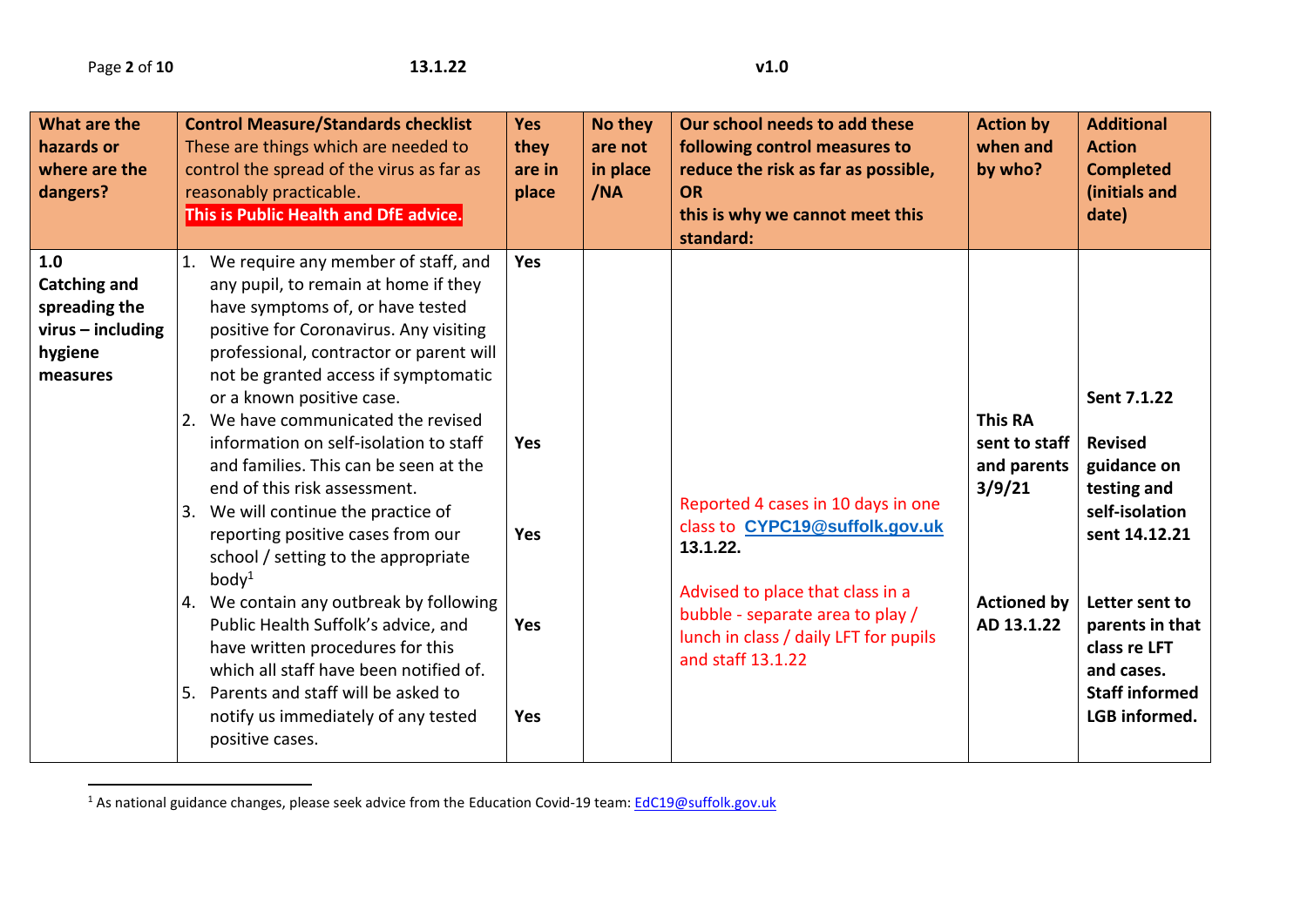|                          | 8.<br>9. | 6. We continue to request all personnel<br>on our school site should clean their<br>hands thoroughly and more often<br>than usual, and will maintain the<br>hand hygiene measures upon<br>entering the school.<br>7. We ensure good respiratory hygiene<br>by promoting the 'catch it, bin it, kill<br>it' approach.<br>We understand and adhere to the<br>wearing of PPE only where necessary<br>and advised.<br>We understand that the Government<br>advises the general wearing of face<br>coverings within the school premises<br>for communal areas by staff, | <b>Yes</b><br><b>Yes</b><br><b>Yes</b><br>Yes | From November 1st 2021, Suffolk<br>County Council Public Health is advising;<br>• Staff in education settings to wear<br>face coverings in communal areas<br>outside of the classroom, unless exempt<br>for medical reasons.<br>• Specialist, primary, secondary, further<br>and higher education settings to restrict<br>entry to their site to essential visitors<br>only.<br>• Any visitors to wear a face covering<br>while on-site, this includes adults<br>collecting children in the playground. | <b>Advice</b><br>issued to<br>staff and<br>parents<br>20/10/21<br><b>AD</b> | All complete<br>13.1.22<br><b>Signage and</b> |
|--------------------------|----------|--------------------------------------------------------------------------------------------------------------------------------------------------------------------------------------------------------------------------------------------------------------------------------------------------------------------------------------------------------------------------------------------------------------------------------------------------------------------------------------------------------------------------------------------------------------------|-----------------------------------------------|---------------------------------------------------------------------------------------------------------------------------------------------------------------------------------------------------------------------------------------------------------------------------------------------------------------------------------------------------------------------------------------------------------------------------------------------------------------------------------------------------------|-----------------------------------------------------------------------------|-----------------------------------------------|
|                          |          |                                                                                                                                                                                                                                                                                                                                                                                                                                                                                                                                                                    |                                               |                                                                                                                                                                                                                                                                                                                                                                                                                                                                                                         |                                                                             | masks<br>available to<br>parents<br>1/11/21   |
| 3.0                      | 1.       | Whilst social distancing (and bubbles)                                                                                                                                                                                                                                                                                                                                                                                                                                                                                                                             | <b>Yes</b>                                    |                                                                                                                                                                                                                                                                                                                                                                                                                                                                                                         |                                                                             |                                               |
| <b>Social distancing</b> |          | have been removed as mandatory                                                                                                                                                                                                                                                                                                                                                                                                                                                                                                                                     |                                               |                                                                                                                                                                                                                                                                                                                                                                                                                                                                                                         |                                                                             |                                               |
| and bubbles -            |          | control measures in schools (and                                                                                                                                                                                                                                                                                                                                                                                                                                                                                                                                   |                                               |                                                                                                                                                                                                                                                                                                                                                                                                                                                                                                         |                                                                             |                                               |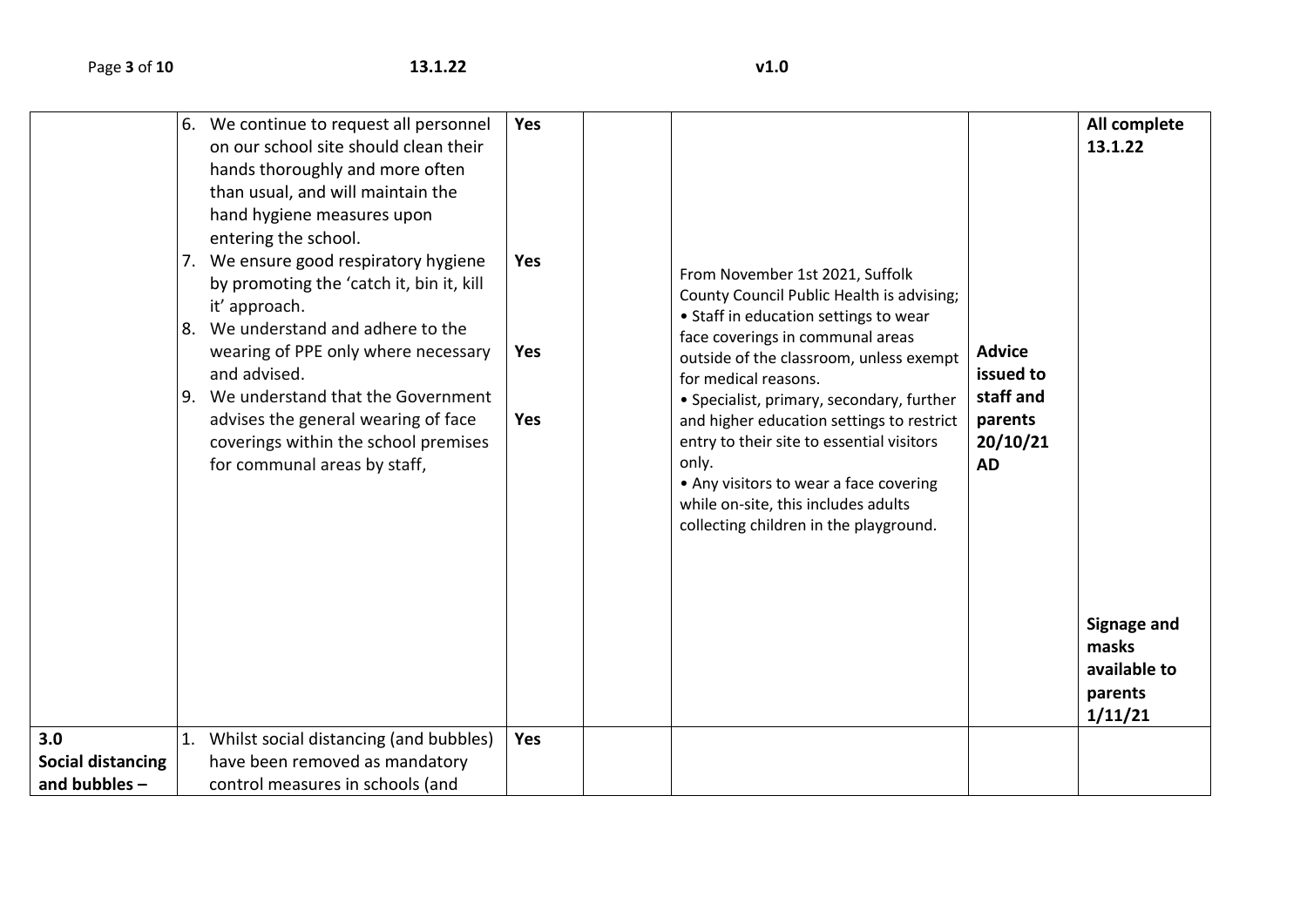| Non-adherence    | therefore the workplace) we            |            |                                   |           |  |
|------------------|----------------------------------------|------------|-----------------------------------|-----------|--|
| to Government    | understand there may be a specific     |            |                                   |           |  |
| guidance for the | need within the cohort. At this point  |            |                                   |           |  |
| workplace vs     | of notification, we will seek advice   |            |                                   |           |  |
| local            | from our SHaW Advisor, our HR          |            |                                   |           |  |
| requirements.    | consultant and / or Occupational       |            |                                   |           |  |
|                  | Health.                                |            |                                   |           |  |
|                  | 2. Where a risk assessment for         | <b>Yes</b> |                                   |           |  |
|                  | individual students or staff is either |            |                                   |           |  |
|                  | required or requested, this will be    |            |                                   |           |  |
|                  | carried out without delay.             |            |                                   |           |  |
|                  | 3. We understand that our outbreak /   | <b>Yes</b> | Added 3/9/21                      | AD - done |  |
|                  | contingency plan should cover the      |            |                                   |           |  |
|                  | possibility that bubbles may have to   |            |                                   |           |  |
|                  | be reintroduced for a temporary        |            |                                   |           |  |
|                  | period.                                |            |                                   |           |  |
|                  | 4. We will continue to review our      | Yes        | Policy to be updated Oct 2021     | AD/LGB    |  |
|                  | behaviour policies irrespective of the |            |                                   |           |  |
|                  | easing of restrictions. We will        |            |                                   |           |  |
|                  | communicate these clearly and          |            |                                   |           |  |
|                  | consistently to staff, students, and   |            |                                   |           |  |
|                  | parents or carers with clear and       |            |                                   |           |  |
|                  | reasonable expectation of student      |            |                                   |           |  |
|                  | behaviour set out.                     |            |                                   |           |  |
|                  | 5. We work with other professionals    | <b>Yes</b> |                                   |           |  |
|                  | who may need to visit our school, to   |            |                                   |           |  |
|                  | ensure that both we and they adhere    |            |                                   |           |  |
|                  | to our hygiene requirements.           |            |                                   |           |  |
| 4.0              | 1. Dedicated school transport:         | Yes        | Only used for swimming on Tuesday |           |  |
|                  |                                        |            | mornings by Y5                    |           |  |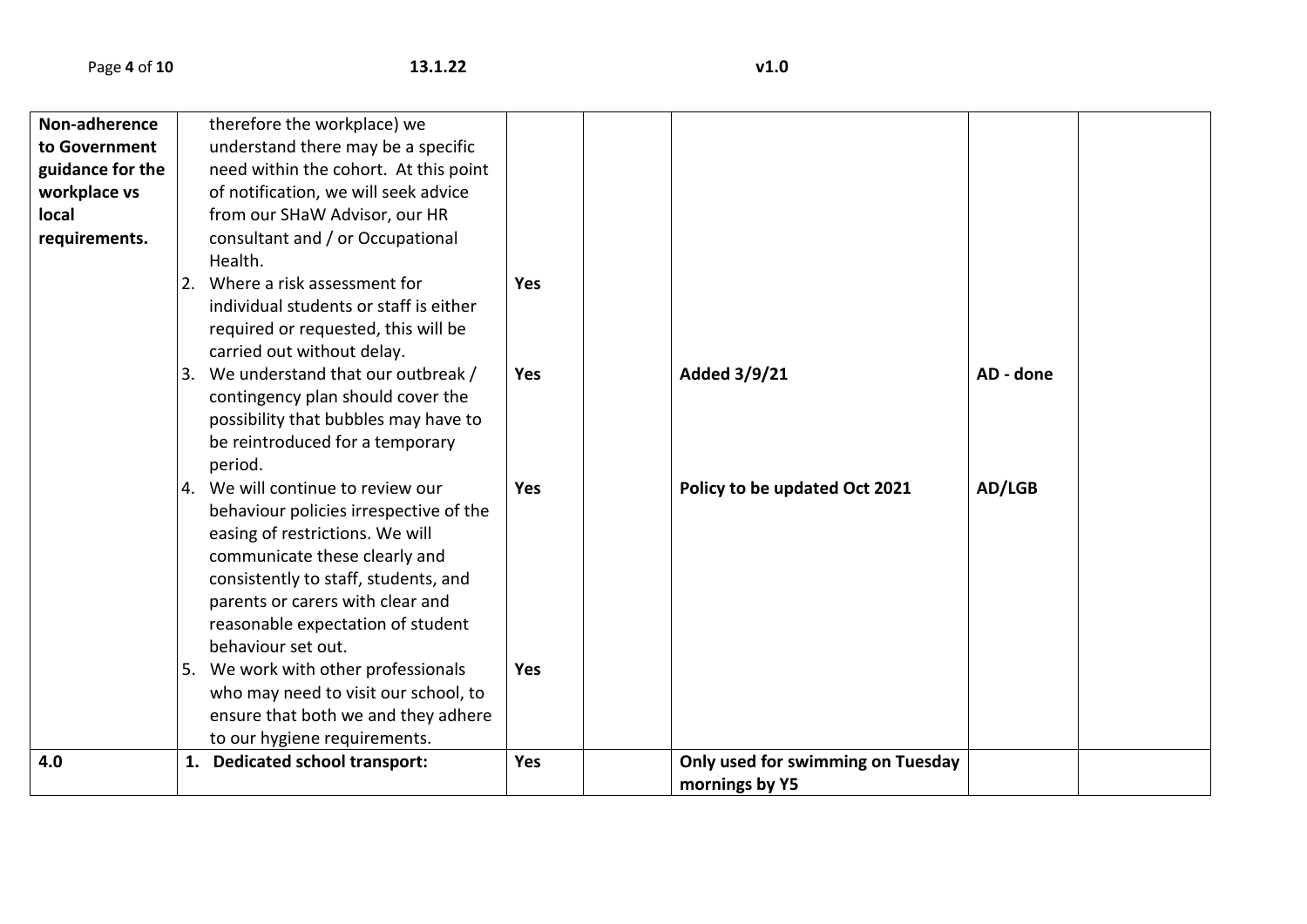| Virus spreading -<br><b>School and</b><br>public transport                                 | $\bullet$<br>$\bullet$<br>$\bullet$ | We have worked with relevant<br>Council personnel / private providers<br>to ensure that as far as possible:<br>that hand sanitiser is available for<br>use upon boarding and<br>disembarking<br>that vehicles are cleaned more<br>frequently<br>that queuing and boarding is                                                                                                                                                                                           |                                 |  |  |  |
|--------------------------------------------------------------------------------------------|-------------------------------------|------------------------------------------------------------------------------------------------------------------------------------------------------------------------------------------------------------------------------------------------------------------------------------------------------------------------------------------------------------------------------------------------------------------------------------------------------------------------|---------------------------------|--|--|--|
|                                                                                            |                                     | organised and controlled                                                                                                                                                                                                                                                                                                                                                                                                                                               |                                 |  |  |  |
| 5.0<br>The risk of not<br>ensuring robust<br>cleaning<br>throughout the<br>school premises |                                     | 1. All frequently touched surfaces<br>inside and outside the school are<br>cleaned via an appropriate cleaning<br>schedule.<br>2. We have ensured that relevant<br>cleaning materials to include wipes<br>are provided wherever required.<br>3. We use cleaning products which<br>include standard detergents and<br>ensure that if a contracted cleaning<br>company is used, that we liaise with<br>them to understand what their<br>products are and their efficacy. | Yes<br><b>Yes</b><br><b>Yes</b> |  |  |  |
| 6.0<br><b>Understanding</b><br>correct PPE<br>requirements                                 |                                     | 1. We understand that additional PPE<br>for COVID-19 is only required in a<br>very limited number of scenarios:                                                                                                                                                                                                                                                                                                                                                        | Yes                             |  |  |  |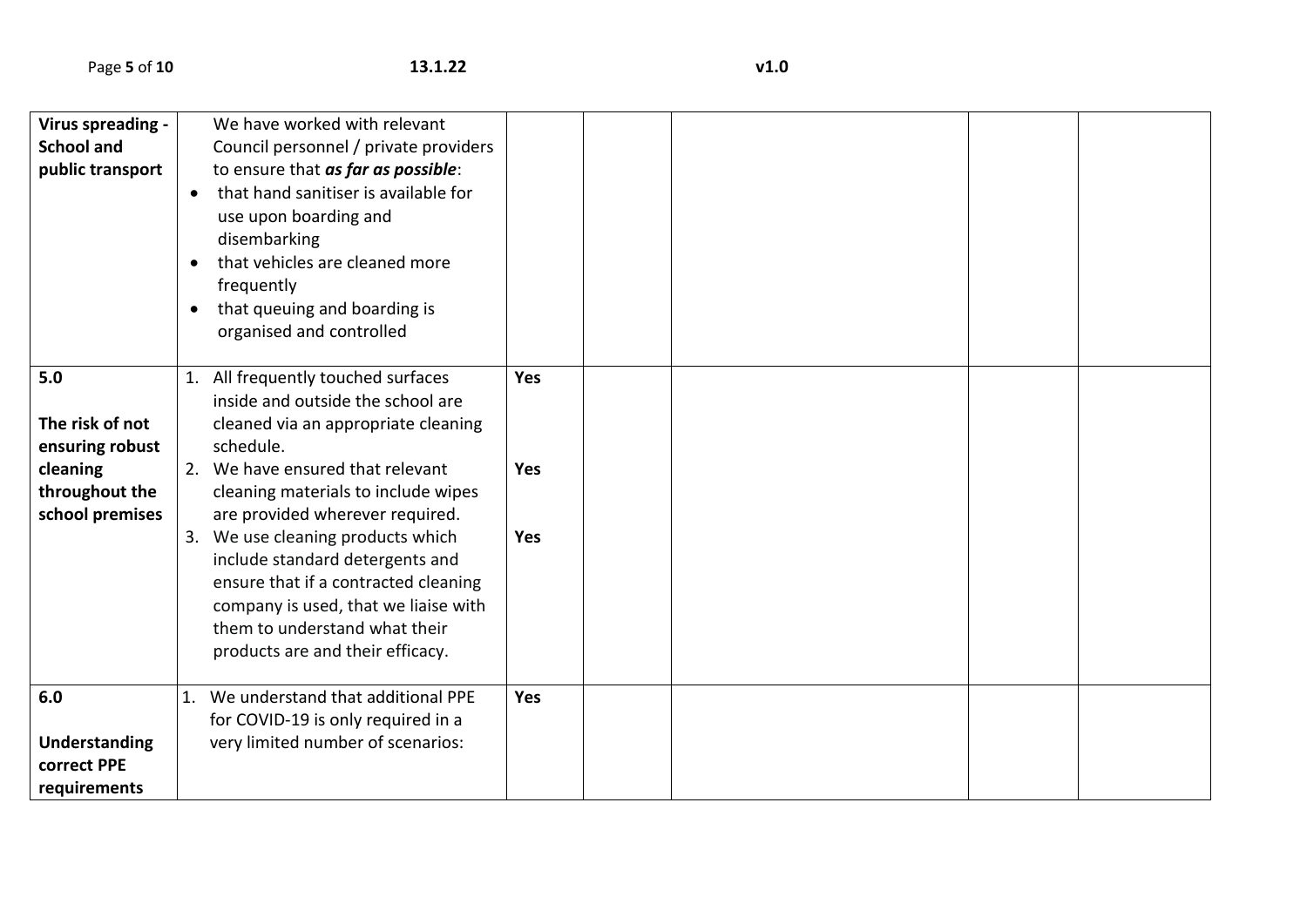$\overline{\phantom{a}}$ 

|                                                  | a) where a young person becomes ill<br>with COVID-19 whilst at school<br>and we have to have close<br>contact, or<br>when performing aerosol<br>b)<br>generating procedures (AGPs)<br>2. We ensure that our stocks of required<br>PPE will be maintained, are in date<br>and are of the appropriate type.                                                           |                   |                                           |              |                                                                                                                                             |
|--------------------------------------------------|---------------------------------------------------------------------------------------------------------------------------------------------------------------------------------------------------------------------------------------------------------------------------------------------------------------------------------------------------------------------|-------------------|-------------------------------------------|--------------|---------------------------------------------------------------------------------------------------------------------------------------------|
| 8.0<br><b>Premises</b><br>management<br>controls | 1. We welcome contractors on site only<br>by appointment and they are<br>required to adhere to all school<br>measures.<br>2. The school has ensured that relevant<br>property statutory compliance<br>checks have been completed and                                                                                                                                | Yes<br><b>Yes</b> |                                           |              |                                                                                                                                             |
|                                                  | records updated, alongside usual<br>daily and weekly checks <sup>2</sup> .<br>3. We ensure that all waste from<br>potentially infected persons is<br>disposed of as per current<br><b>Government Guidelines.</b><br>4. We understand the importance of<br>good ventilation and follow<br>professional guidance <sup>3</sup> on air<br>conditioning and ventilation. | Yes<br><b>Yes</b> | Identify any poorly ventilated<br>spaces. | $1/11/21$ AD | <b>CO2 monitors</b><br>placed in 9<br>classrooms<br>and staff room<br>- staff asked to<br>increase<br>ventilation if<br>amber/red<br>noted. |

<sup>3</sup> Suffolk Learning's Safety, Health and Wellbeing's <u>[Coronavirus page](https://www.suffolklearning.co.uk/leadership-staff-development/health-safety-wellbeing/coronavirus:-covid-19)</u> hosts a precis of relevant professional advice on ventilation updated August 2021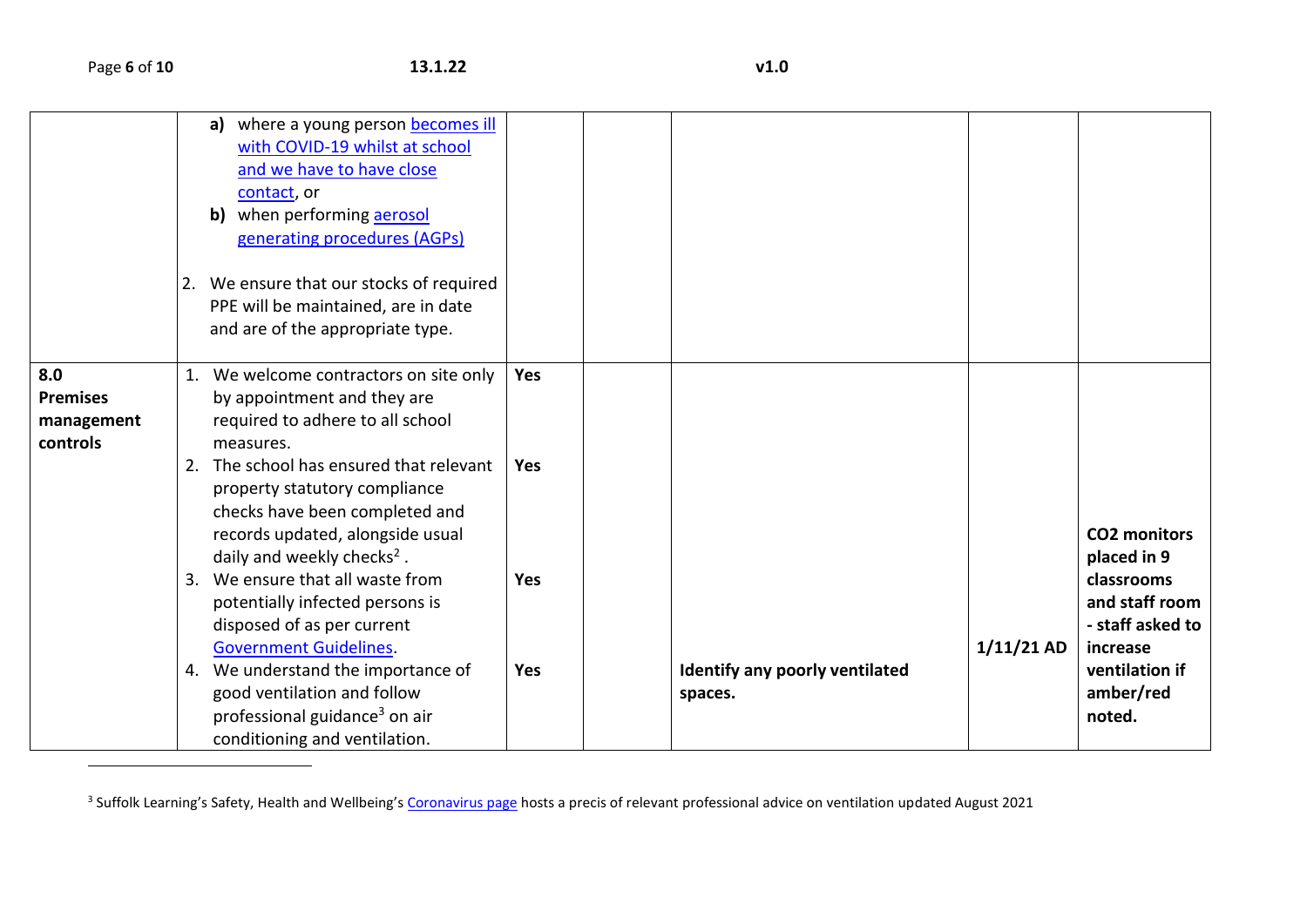| 9.0<br>The impact of<br>the pandemic<br>on staffing, and<br>staff welfare,<br>and also the<br>mental<br>wellbeing of<br>students | 1. We recognise that the pandemic has<br>been incredibly stressful for staff,<br>students, and parents/carers.<br>Therefore, we are sharing all our<br>resources for good mental health and<br>wellbeing and signpost to relevant<br>professional bodies.<br>2. We are aware of the Leadership<br>Wellbeing assistance from the LA.<br>3. We are actively promoting our<br>Employee Assistance Programme and<br>the Occupational Health Service to all<br>staff via training, email<br>communication and word of mouth.<br>4. We are aware of the Stress and<br>Mental Health web pages on the H&S<br>site on Suffolk Learning, where<br>resources can be found for staff.<br>5. We have ensured that all staff are<br>aware of any changes in all health<br>and safety protocols, especially if<br>they are returning to work. | <b>Yes</b><br>Yes<br>Yes<br>Yes<br>Yes |  |  |  |
|----------------------------------------------------------------------------------------------------------------------------------|---------------------------------------------------------------------------------------------------------------------------------------------------------------------------------------------------------------------------------------------------------------------------------------------------------------------------------------------------------------------------------------------------------------------------------------------------------------------------------------------------------------------------------------------------------------------------------------------------------------------------------------------------------------------------------------------------------------------------------------------------------------------------------------------------------------------------------|----------------------------------------|--|--|--|
| 10.0<br><b>Administration</b><br>and the<br>continual<br>knowledge of<br>the risks of                                            | 1. We regularly review national<br>guidance from PHE, the NHS and the<br>Education related pages on GOV.UK<br>2. We receive and read Suffolk<br>Headlines and disseminate this to all                                                                                                                                                                                                                                                                                                                                                                                                                                                                                                                                                                                                                                           | Yes<br>Yes                             |  |  |  |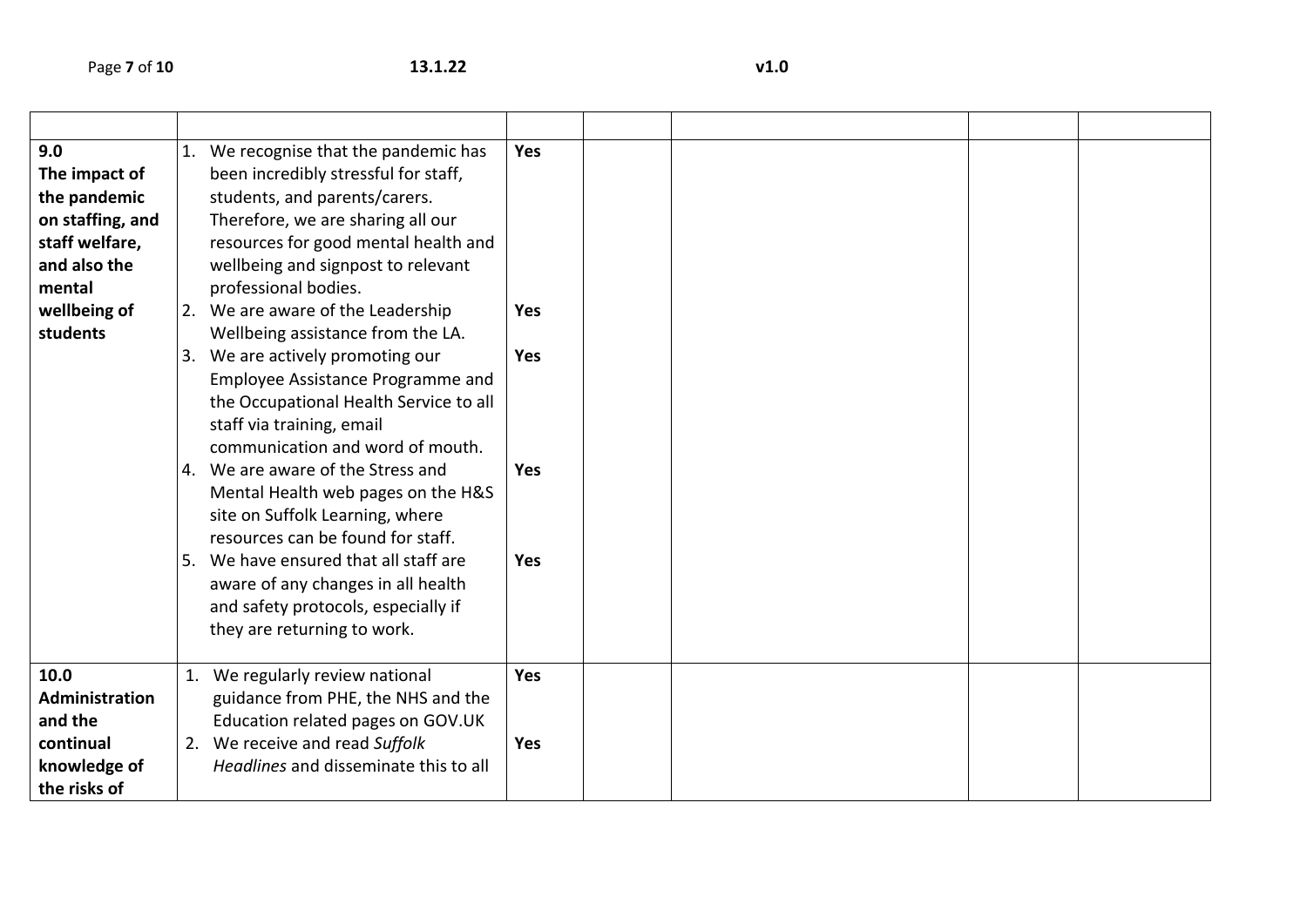| catching and  | staff which details further support   |            |                                    |  |
|---------------|---------------------------------------|------------|------------------------------------|--|
| spreading the | and information.                      | <b>Yes</b> |                                    |  |
| virus         | 3. We know where to find Suffolk      |            | https://www.suffolklearning.co.uk/ |  |
|               | Schools' Safety, Health and           |            | leadership-staff-                  |  |
|               | Wellbeing advice on Suffolk Learning. |            | development/health-safety-         |  |
|               | 4. We actively promote the role of    |            | wellbeing                          |  |
|               | Union representatives in this current |            |                                    |  |
|               | situation and acknowledge the LA's    |            |                                    |  |
|               | work with them.                       | <b>Yes</b> |                                    |  |
|               | 5. We actively seek guidance from our |            |                                    |  |
|               | HR provider as required.              |            | https://www.stfelixhaverhill.com/a |  |
|               | 6. We have laid out structured and    |            | bout-us/policies                   |  |
|               | robust outbreak management /          |            |                                    |  |
|               | contingency plans for action should a |            |                                    |  |
|               | local outbreak occur.                 |            |                                    |  |
|               |                                       |            |                                    |  |

## **Outstanding Control Measures / Standards Action Plan**

| Control measure /<br>standard we cannot<br>meet (reference<br>number and outline) | Why can't we currently meet<br>this standard? | What are we going to do about it? | Who is going to do it,<br>and by when? | Have we done it?<br>What date did we<br>do it? | <b>Review date if</b><br>needed: |
|-----------------------------------------------------------------------------------|-----------------------------------------------|-----------------------------------|----------------------------------------|------------------------------------------------|----------------------------------|
|                                                                                   |                                               |                                   |                                        |                                                |                                  |
|                                                                                   |                                               |                                   |                                        |                                                |                                  |
|                                                                                   |                                               |                                   |                                        |                                                |                                  |
|                                                                                   |                                               |                                   |                                        |                                                |                                  |
|                                                                                   |                                               |                                   |                                        |                                                |                                  |
|                                                                                   |                                               |                                   |                                        |                                                |                                  |
|                                                                                   |                                               |                                   |                                        |                                                |                                  |
|                                                                                   |                                               |                                   |                                        |                                                |                                  |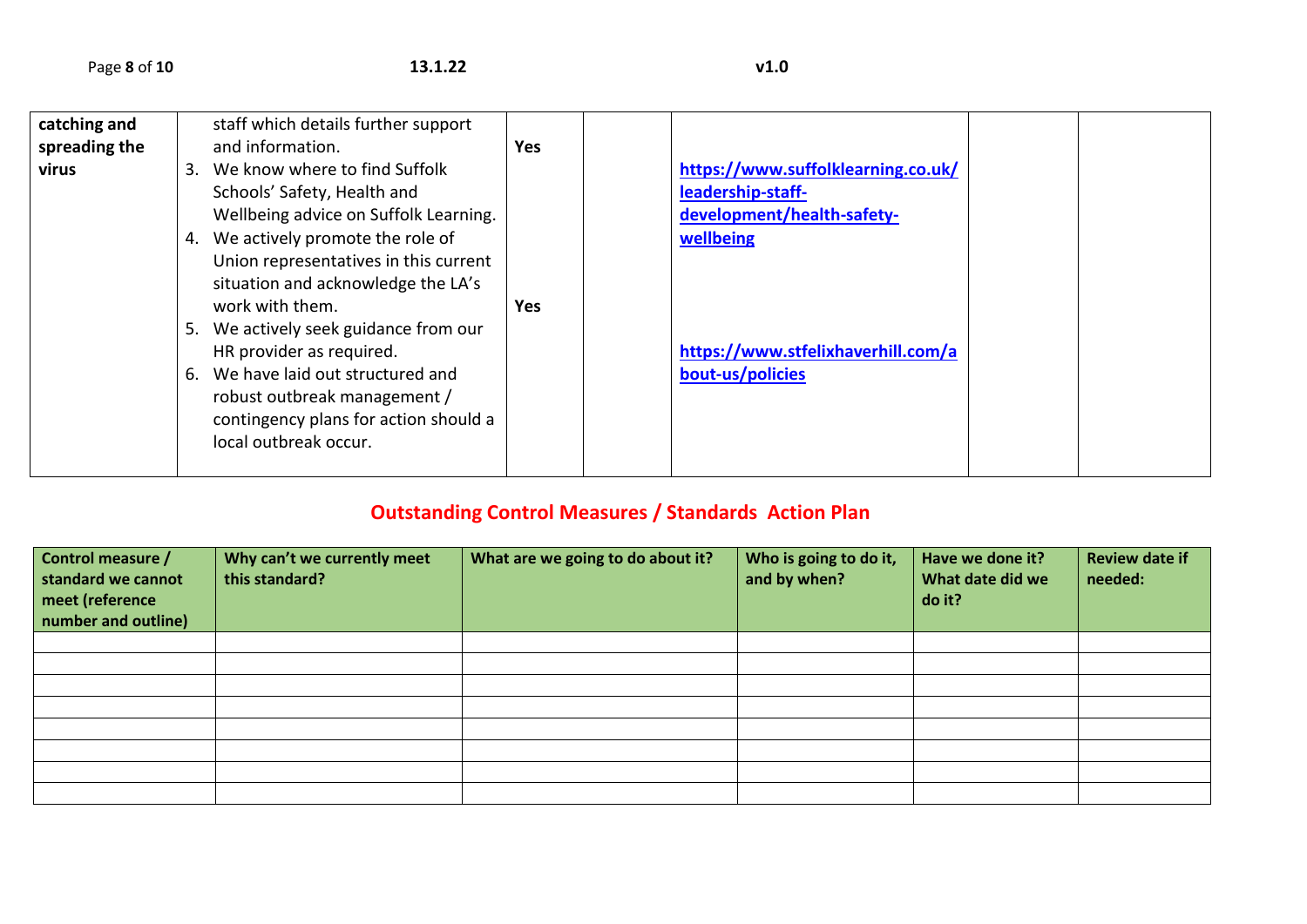## **Updated sources and further information can now be found as a separate document on Suffolk Learning, via the Coronavirus: [COVID-19 page](https://www.suffolklearning.co.uk/leadership-staff-development/health-safety-wellbeing/coronavirus:-covid-19)**

The government has introduced measures to modify the response to deal with the Omicron variant, these include measures introduced on the 30 November 2021. Effective from 14 December, all vaccinated contacts are to undertake LFD testing for 7 days, however the isolation rules remain for unvaccinated individuals, and they are required to isolate for 10 days.

The government released an update to previous temporary measures for the education sector. For childcare and education settings, key messages are:

• Face coverings – the government is strongly advising that face coverings should be worn in communal areas and classrooms in all early years and primary settings by staff and visitors. This has already been part of the Suffolk plan. Pupils, staff and visitors in secondary school setting (year 7 and above, unless they are exempt), are required to wear face coverings in the classroom and communal areas when returning in the Spring Term. The requirement for face coverings in the classroom's has been updated within the Suffolk plan.

• Testing - all educational and childcare settings should continue to encourage staff and students to twice weekly using lateral flow device (LFD) tests. This has already been part of the Suffolk plan.

• Isolation of unvaccinated adult (aged over 18 years and 6 months) contacts of all COVID cases – unvaccinated adult contacts who are contacted by NHS T&T or local Public Health officials, need to isolate for 10 days and get a PCR test as soon as possible (complete 10-day isolation even if PCR negative). It's a legal requirement to self-isolate if you're told to by NHS Test and Trace. You could be fined if you do not do this.

• Daily LFD testing for fully vaccinated adults and children aged 5-18 years and 6 months who are close contacts of any COVID case – fully vaccinated adult contacts and children who are contacted by NHS T&T or local public health officials are strongly advised to take a rapid LFD test every day for 7 days or until 10 days since your last contact with the person who tested positive for COVID-19 if this is earlier. There is no need to isolate if tests are negative and no requirement to obtain a PCR unless the individual becomes symptomatic or tests positive on LFD. Under 5s Page 7 of 26 are exempt from self-isolation and do not need to take part in daily rapid lateral flow testing.